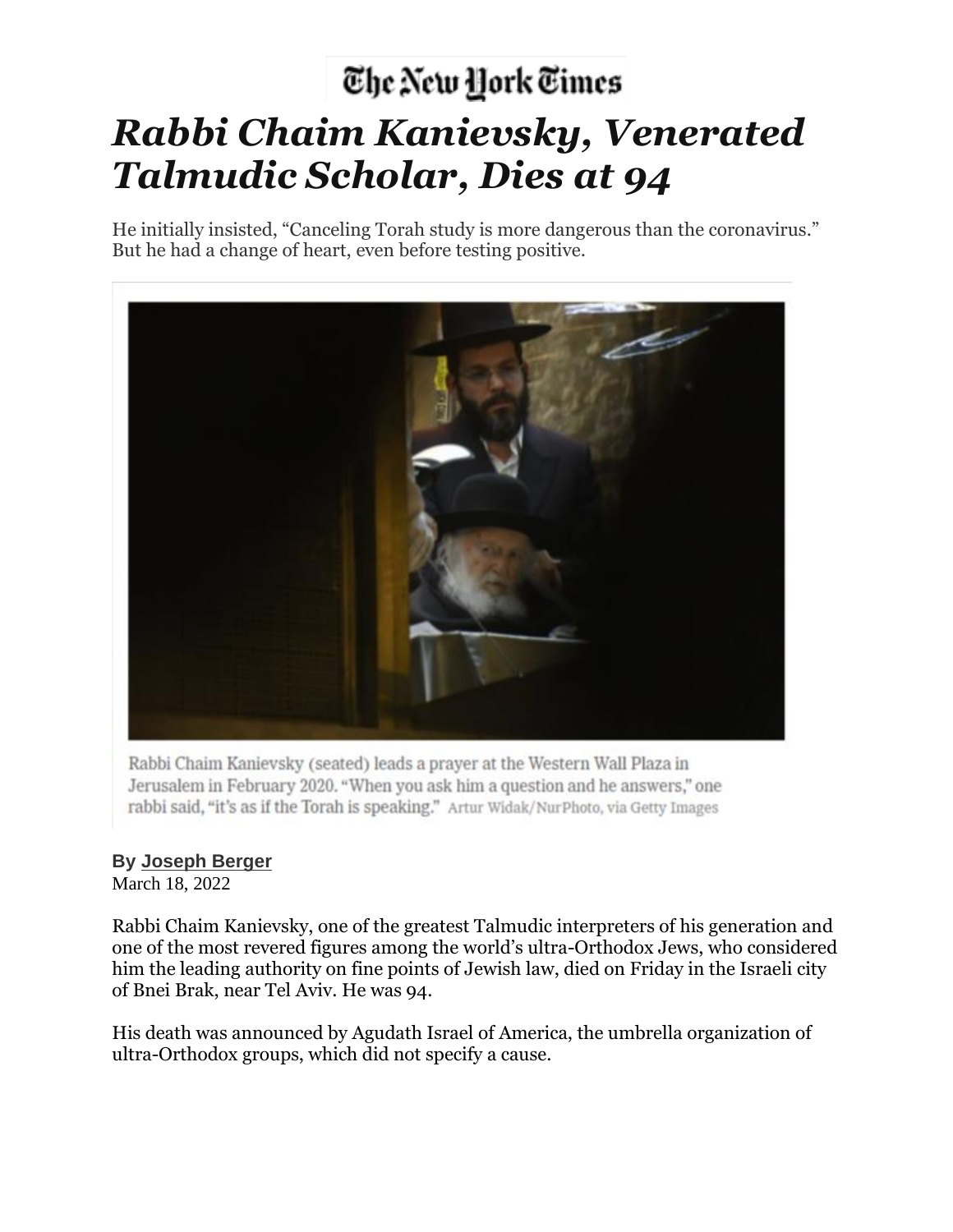Rabbi Kanievsky, a soft-spoken man whose furrowed face was framed by a broad but unruly snow-white beard, was particularly venerated by the non-Hasidic branch of Orthodox Judaism that traces its roots to the towering sages and yeshivas of Lithuania in the 18th century if not earlier. Rabbi Kanievsky himself was regarded as such a wise man.

In March 2020, as the coronavirus sickened large numbers of people in Israel's teeming Orthodox neighborhoods, where communal prayer and Torah study are ironclad traditions, his followers asked him for his guidance on government measures like the closing of schools.

At first he resisted the restrictions, saying that it was essential to keep schools open. "Canceling Torah study is more dangerous than the coronavirus," Rabbi Kanievsky said to one of his grandsons in a videotaped conversation. With the ultra-Orthodox making up about 12 percent of Israel's population, his critics accused him of helping to spread the disease.

But two weeks later, as the toll surged, he changed his thinking and began vocally supporting decrees by the Israeli authorities, insisting that sustaining life must take precedence over adherence to familiar ways. People must pray and study alone in their homes, he said, and avoid large gatherings.

In the fall of that year, when the government said that the rate of infections was low enough to allow preschools to open, Rabbi Kanievsky decreed that Orthodox elementary schools must open as well, as long as students and teachers wore masks and maintained adequate separation. He himself tested [positive](https://www.timesofisrael.com/top-ultra-orthodox-rabbi-92-tests-positive-for-coronavirus/) for Covid-19 in October 2020.

Rabbi Kanievsky was famous for his analytical prowess and granular knowledge when it came to the Torah and the dozens of volumes of the Babylonian and Jerusalem Talmud, which he pored through year after year. Blessed with a photographic memory, he could recite entire passages.

"When you ask him a question and he answers, it's as if the Torah is speaking," said Rabbi Pinchos Lipschutz, editor of Yated Ne'eman, a leading Orthodox newspaper based in New Jersey.

Rabbi Kanievsky wrote and published dozens of volumes on Jewish law, often focusing on seemingly obsolete edicts — the prescribed rituals in the ancient Temple in Jerusalem, or the species of locusts regarded as kosher to eat — and deducing their ramifications for modern life. Pondering the biblical commandment to shoo away a mother bird before snatching her eggs or her chicks, he discovered lessons about charity and kindness.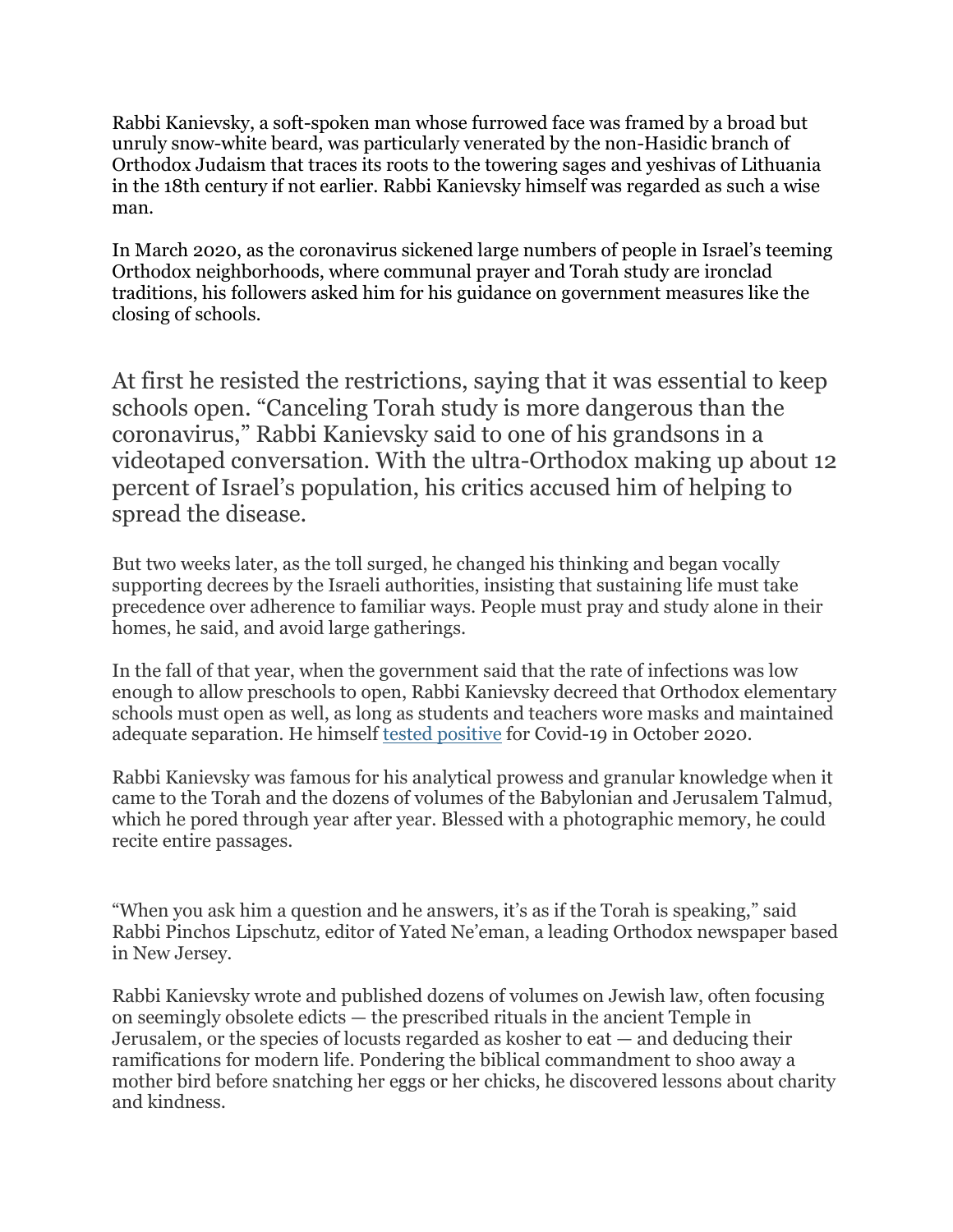Hundreds of Jews, regarding him as a modern-day prophet able to work miracles, would flock to his modest, book-lined apartment in Bnei Brak to seek his advice on questions both profound and personal.

Rabbi Lipshutz recalled the time when a surgeon told him that he needed an operation to remove a sinus tumor, prompting him to travel to Bnei Brak to seek Rabbi Kanievsky's advice. Rabbi Kanievsky told him that he would recover if he wore his hat brim up, in the old-fashioned style of European Jews. He did, he said, and the tumor turned out to be benign.



Rabbi Kanievsky in 2019 reading the Book of Esther during a Purim service in the Israeli city of Bnei Brak, where he lived. Revered by many as a modern-day prophet, he approved of the use of medical marijuana but frowned on smartphones. Menahem Kahana/Agence France-Presse - Getty Images

As a result of his veneration by Haredim — a Hebrew term, meaning "tremblers" before God, that is applied to rigorously observant Jews — Israeli politicians, even those not known for their religiosity, made sure to pay him homage. When Rabbi Kanievsky learned he had Covid-19, Benjamin Netanyahu, the prime minister at the time, tweeted that he wished a "quick and complete recovery for the Torah genius."

In his later years, according to Daniel [Retter,](https://www.historyofinformation.com/detail.php?id=3072) a New York lawyer and Talmud scholar, Rabbi Kanievsky issued a number of controversial rulings on adapting ancient Jewish laws to modern life. He allowed the use of marijuana for medicinal purposes but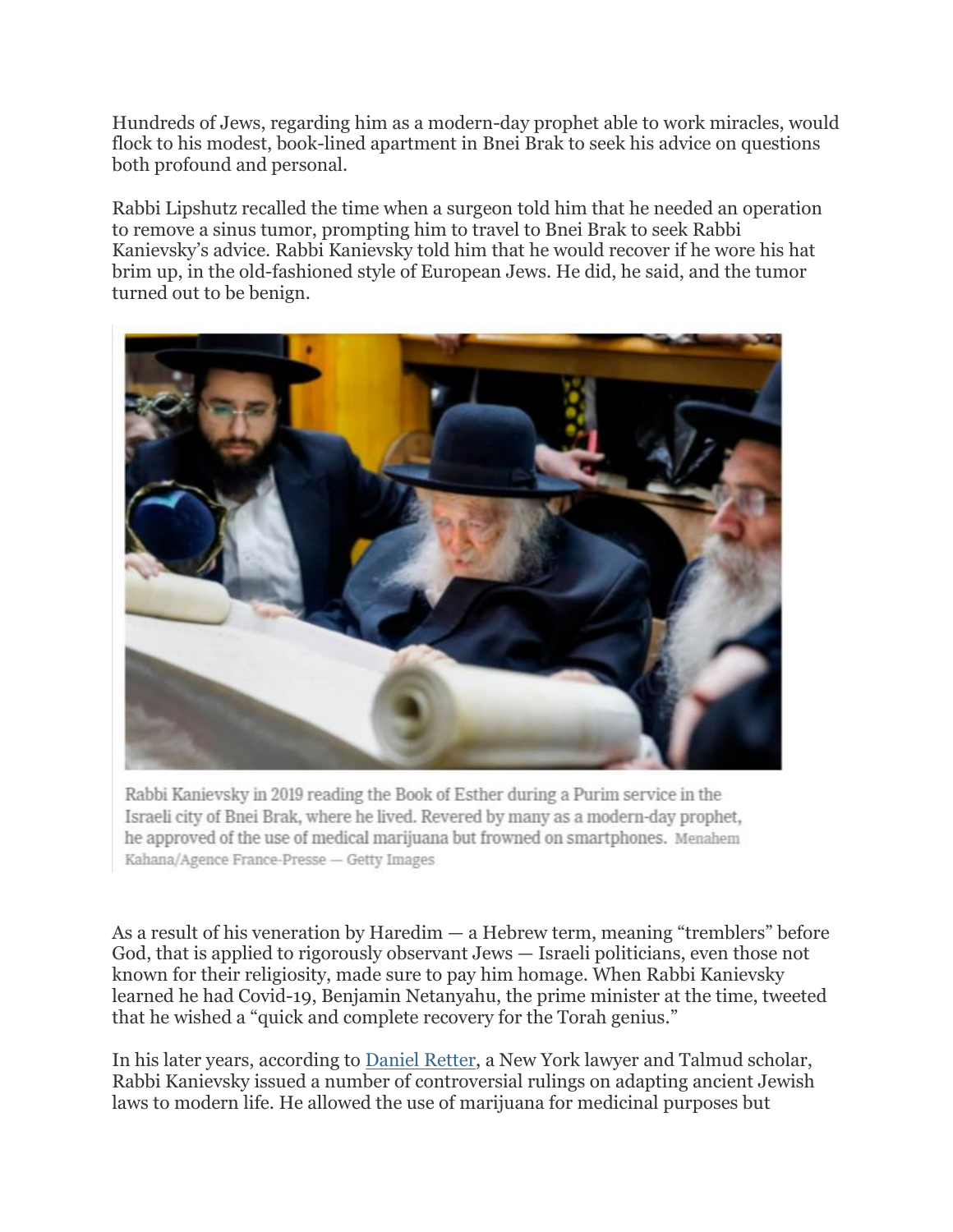prohibited smartphones unless the owner received permission to use one from an authoritative rabbi. He ordered Haredi paramedics to treat victims of terror attacks before they treated wounded terrorists, even if the terrorists' injuries were more grievous.

Most significant was his ruling that instances of sexual abuse of children should be reported to the civic authorities and not handled exclusively within the Haredi community. This was a sharp departure from a tradition under which those who reported crimes by fellow Haredim were viewed as traitorous informers.

Chaim Kanievsky was born on Jan. 8, 1928, in Pinsk, a city that today is in Belarus but was then in Poland. At the time, Jews made up three quarters of the city's 28,000 inhabitants. His family was Orthodox aristocracy. His father, Rabbi Yaakov Yisrael Kanievsky, was known as "the Steipler Gaon" (the Steipler genius), after the Yiddish shortening of the name of his Ukrainian village, and esteemed as a posek, a decider of fine points of Jewish law.

His mother, Miriam Karelitz, was the daughter of a notable rabbinical judge. An uncle, Rabbi Avraham Yeshayahu Karelitz, was known widely as the Chazon Ish ("Vision of Man"), after the title of his masterwork, and respected worldwide as an authority on Jewish law.

Chaim was regarded as a prodigy as a child, memorizing whole sections of Torah and analyzing their meaning and significance in remarkably mature fashion.

The family migrated to the British mandate of Palestine in 1934, settling in Bnei Brak, just east of Tel Aviv, which was growing into a center of Haredi Jews; today, with 205,000 people, it is one of the world's 10 most densely populated cities.

Chaim's father was appointed head of a yeshiva for older teenage boys while Chaim studied at the Lomza Yeshiva, in the nearby town of Petach Tikva. It offered a "Mussar" education, which emphasized ethical as well as intellectual development and the cultivation of traits like modesty, responsibility, compassion and discipline.

Rabbi Kanievsky served in the army, stationed as a guard in the Jaffa area, during Israel's 1948 war to cement its independence. He married Batsheva Elyashiv, a daughter of Rabbi Yosef Sholom [Elyashiv,](https://www.nytimes.com/2012/07/19/world/middleeast/rabbi-y-s-elyashiv-master-of-talmudic-law-dies-at-102.html) who until his death in 2012 was regarded as the unofficial leader of the Lithuanian Haredim.

Mrs. [Kanievsky](https://vimeo.com/547913990) died in 2011. Rabbi Kanievsky is survived by four daughters, Leah Koledetski, Rutie Tzivion, Brachah Braverman and Deena Epstein; three sons, Rabbi Avraham Yeshayah Kanievsky, Rabbi Shlomo Kanievsky and Rabbi Yitzchak Shaul Kanievsky; and numerous grandchildren and great-grandchildren. Another daughter, Chana Streinman, died in 2014.